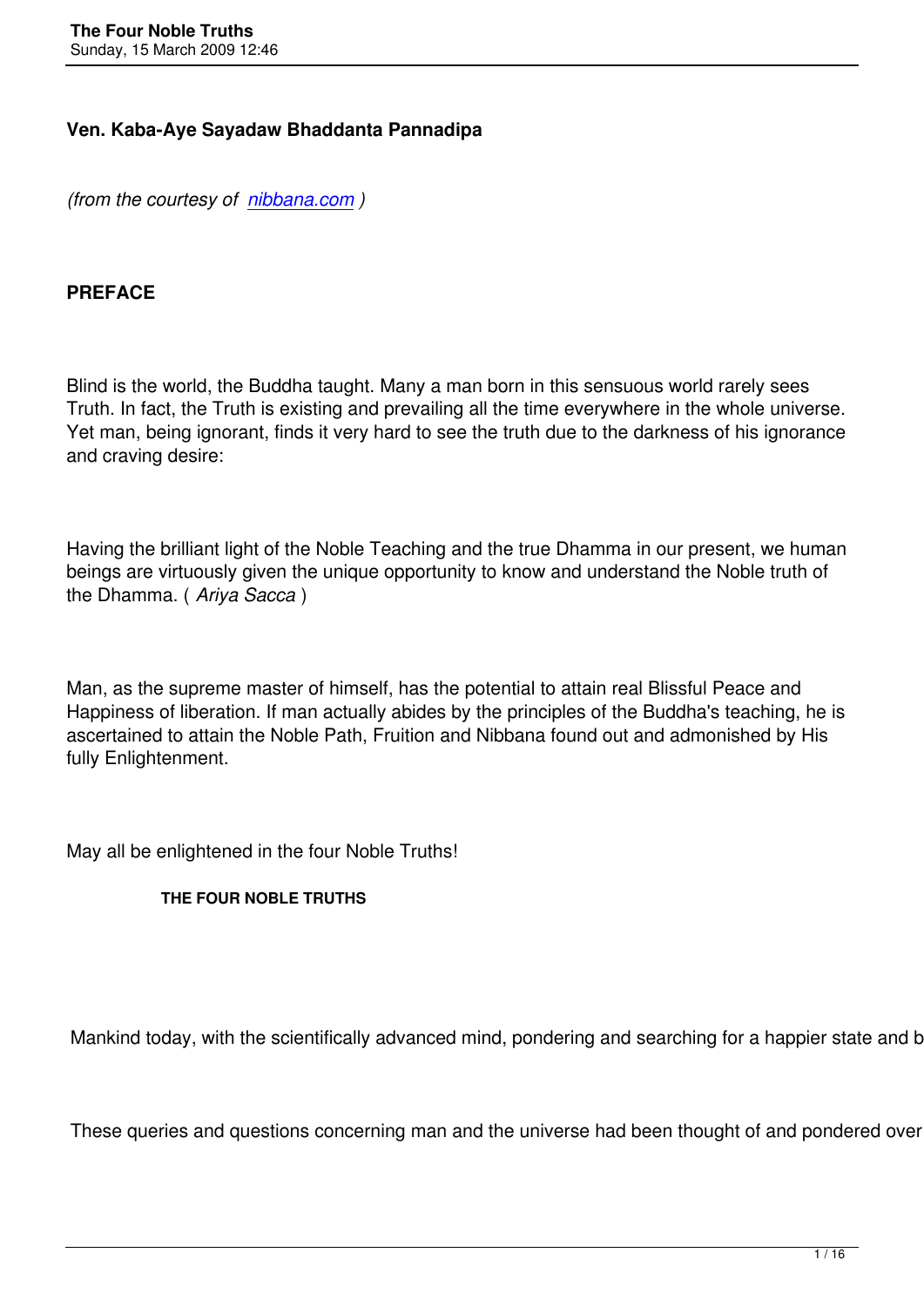How fortunate mankind is thouge State and Iden opportunity at elithowing Englithe! phisosophy cofriest Nostly That

The Buddha was the real proof of Himself that before His final enlightenment, as a Bodhisatta (Buddha-

At that time, there were twa wastskoallikeliefsvorhad meaning mastip devaluated indegrated to added sasabules

The other belief was that Attasket antheotive researching Pealthe supreme happiness could gain it only when the

The Bodhisatta as Prince Magid limation at incarchage indergibe divides to the metal of the age of 2

When the Bodhisatta, seated under the Bodhi Tree and applied himself to inducing the first Jhana once

The technique of tranquislaingtheebhand phanown as the precedent to the cultipationarial insight meditation

Thus it was by intuitive penetration dahen Bloomsatta lattain bili Buldtung bood ve solaff Bulddba win on when full

"All have I overcome, all do I know,

From all am I detached, all have I renounced.

Wholly absorbed am I in the destruction of craving (Arahatship).

Having comprehended all by myself whom else shall I call my teacher?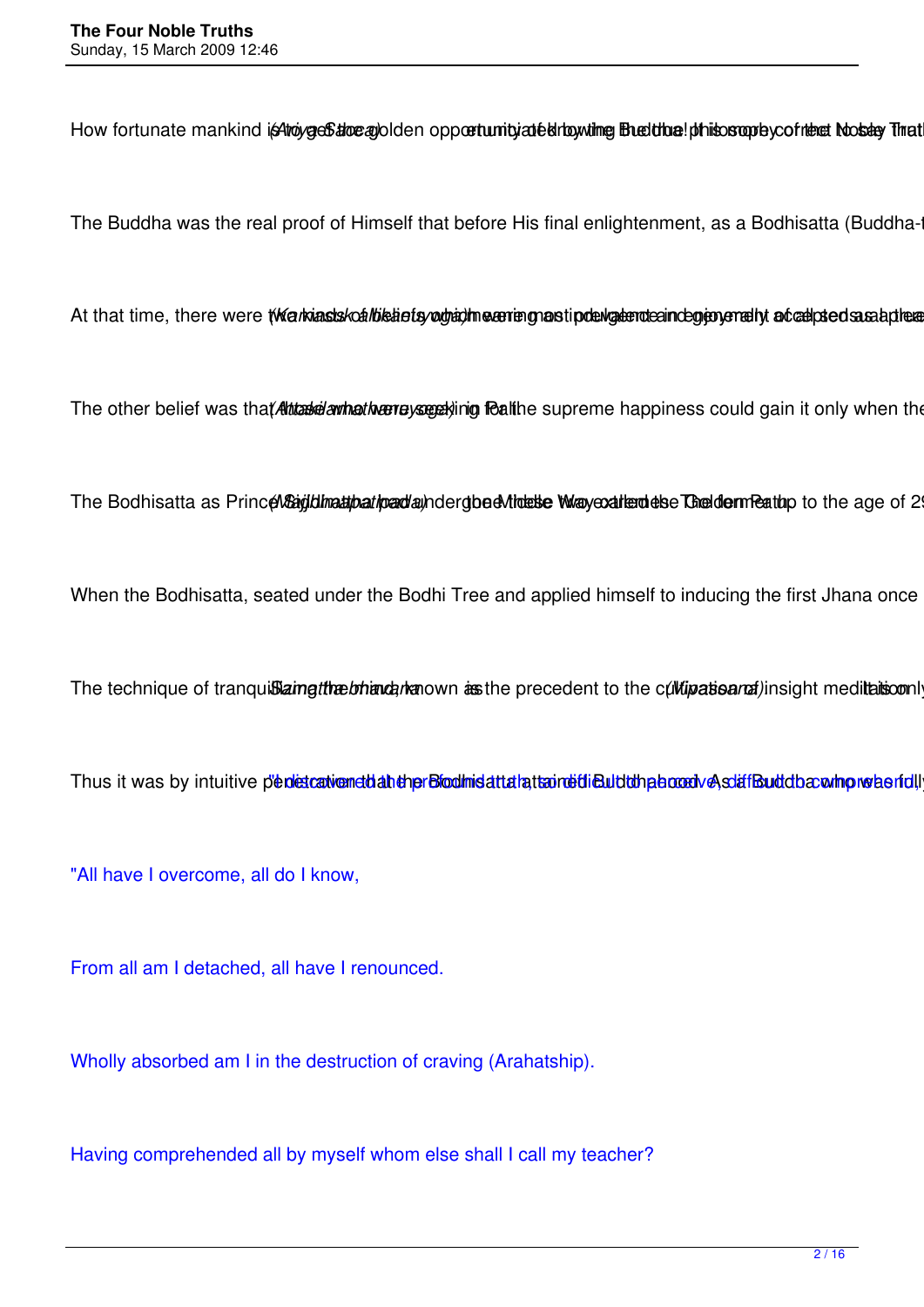No teacher have I. An equal to me there is not,

In the world including gods there is no rival to me,

Indeed an Arahat (supremely Awakened One) am I in this world,

An unsurpassed teacher am I;

Alone am I the All-Perfectly Enlightened,

Cool and appeased am I."

These noble Truths are ever in existence whether the Buddhas appear or not, but it is only a Buddha who reveals the

The Truth He had realizedamasdabsericeurfold divisidnsoighthousledger Wheedbashten Realitet Buchth Bishlein Bade

"And what are these Four Noble Truths? They are the Truth of Suffering, the Truth of the Cause of Suffering, and the Truth of the Cause of Suffering."

These Four Noble Truth's Constitute she or highers and purchast fout as the Buddhadenshood and not co

"O Bhikkhus, so long as the absolutely true knowledge and insight as regards these Four Truths was no

These Truths are termed *Ani Pasiacca"* which are so called because they are discovered by the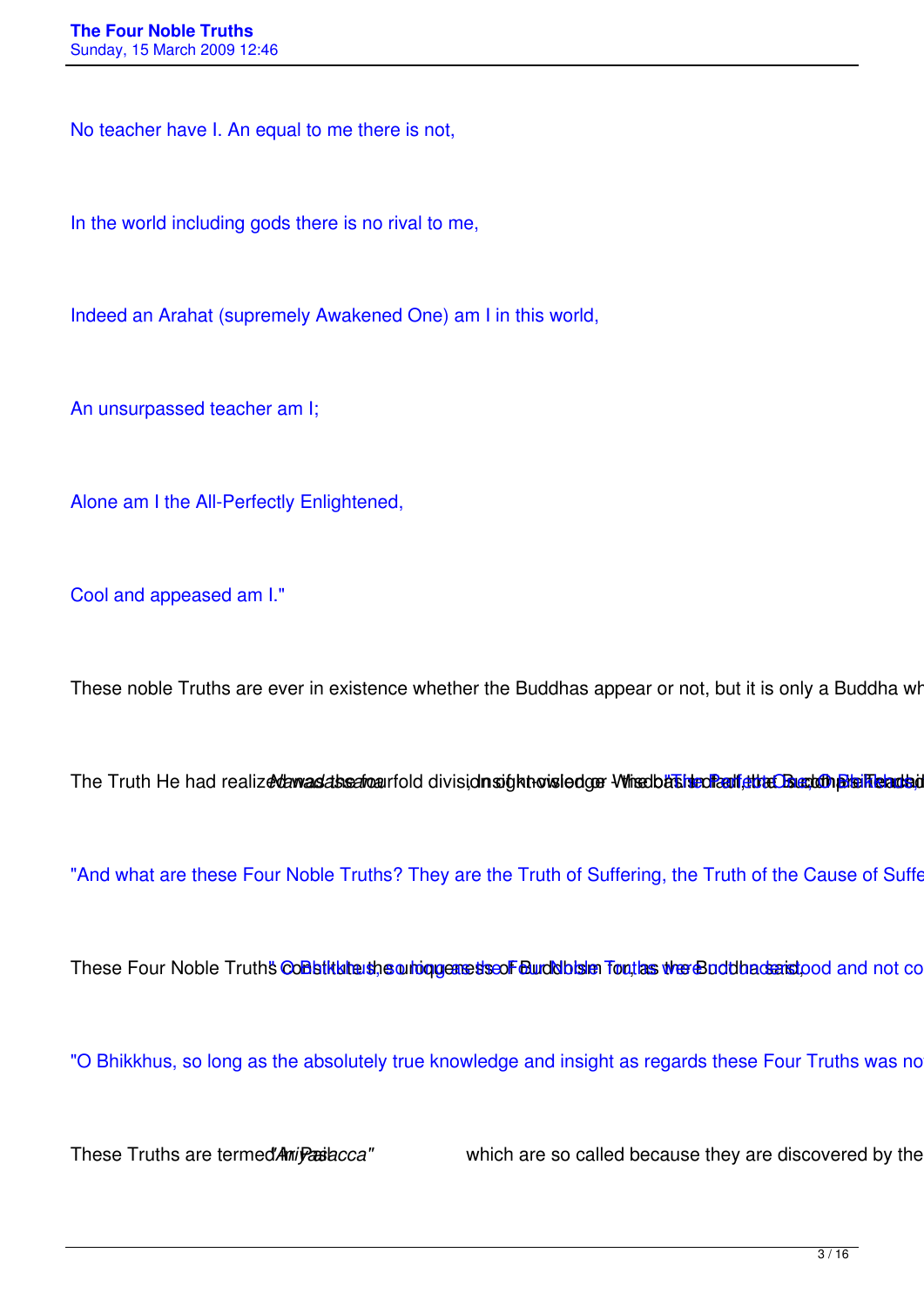# **The First Noble Truth - SUFFERING** *(DUKKHA ARIYA SACCA)*

The Buddha formulated the first Truth in different discourses through the scriptures:

"What, Bhikkhus, is the Noble Truth of Suffering? Birth is suffering, decay is suffering, death is suffering, sorrow, lamentations, pain, grief and despair are suffering. To be associated with dislike is suffering To be separated with like is suffering. In short, the five aggregates of grasping existence are all suffering."

The Pali term "Dukkha" which for need of a better English equivalent, is generally translated as suffering or sorrow. As a feeling, Dukkha means that which is difficult to endure *(du=difficult, kha=to endure).* 

As a literal sense, the term "Dukkha" is a compound world consisting of *Du-(duvakham assati dukkham)* 

meaning loathsome or contemptible;

*Kha* 

-meaning void or emptiness. The world rests on suffering, hence it is contemptible or loathsome. The world is devoid of any reality, hence it is empty or void. Dukkha therefore means contemptible void.

And *"Sacca" (satanam saccam)* meaning absolutely or immutably true. The word indicates that in the fullest sense of the term, it is absolutely true that every conditional phenomenon in all psychophysical existences is suffering. *Dukkha sacca* therefore

means the absolute Truth of Real Suffering.

It is rather hard for average people to see things as they truly are since they are mostly superficial lookers. However, to an *Ariya* who has realized the Noble Truth and attained supreme wisdom, all life is suffering and therefore finds no real happiness in the world which deceives mankind with illusory pleasures. Material happiness is just a temporary feeling and merely the gratification of some desires. For no sooner is the desired thing gained that it begins to be scorned and grieved. As the Teaching says: "Insatiable are all desires."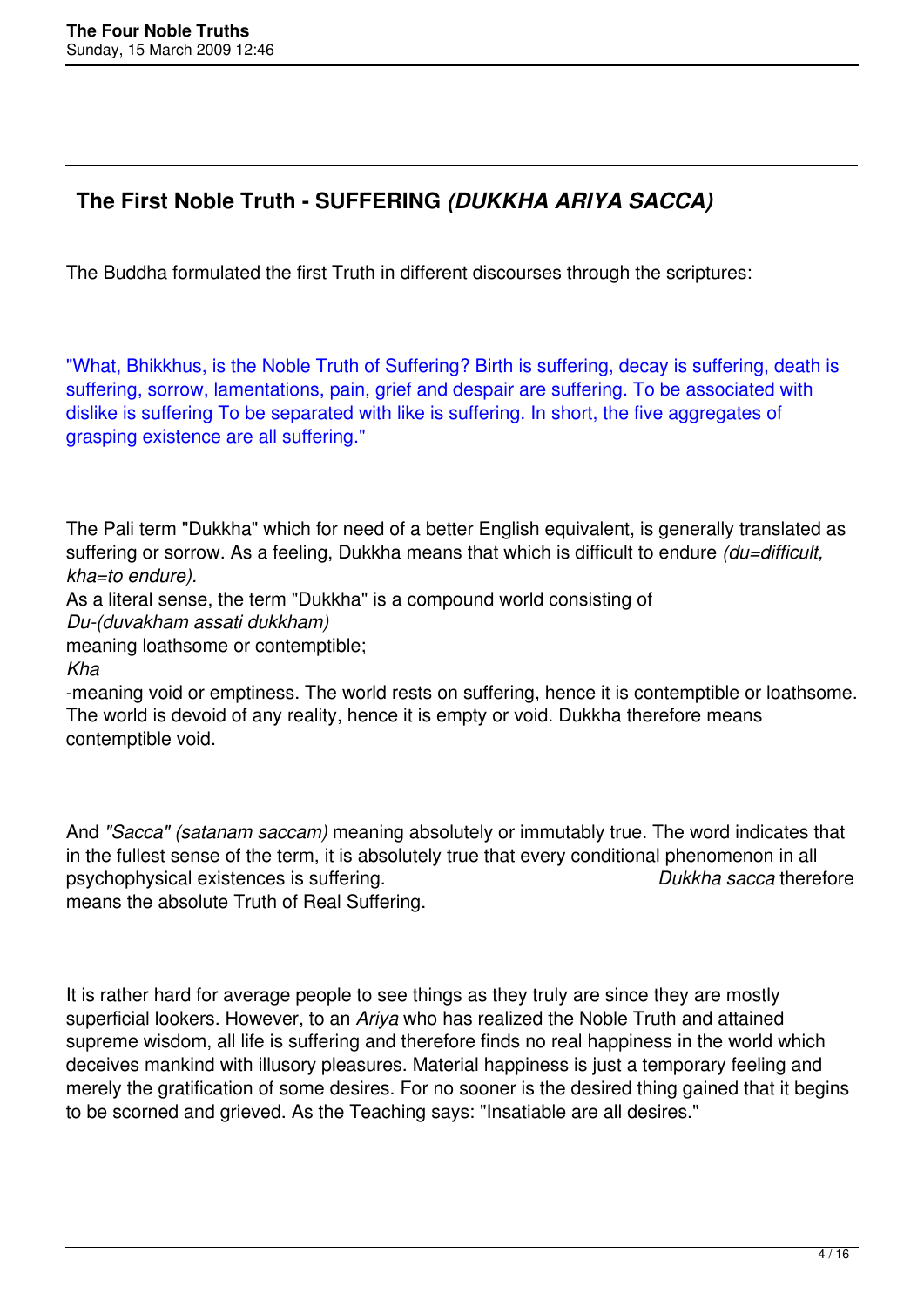All are subject to birth ( *jati* ), and consequently to decay ( *jara* ), to disease ( *vyadhi* ), and finally to death ( *marana*  ). No one is exempt from these four inevitable causes of suffering.

All beings are born naturally amidst the threat of pain and suffering from the time of their pregnancy to the final end of death. But to them the world seems a happy place. They view this world as the abode of happiness and joy. So all beings pursue a life of joy and merriment, ignoring all pain and suffering. They think that such pain and misfortune would never fall upon them and thus they spend their life in the sensual pleasures under a self-delusion.

The world is indeed filled with pain, grief, sorrow, misery, anguish and lamentation. Birth, life and death - the whole process is in the nature of suffering and it has remained as unsolved riddles for every living being. Since the time when a being comes into existence, the child as well as the mother feels suffering all the time in one way or the other. Then the child is getting older and older decaying ceaselessly. Even during such a short moment, various kinds of diseases may affect one at any time. We don't want to get old, to have diseases, to face death, to associate with unloved ones, to separate from the loved ones, not to get our desires. But it is impossible to get whatever one desires in human life, since every one is governed by the law of nature of psycho-physical existence; i.e. the process of first coming into begin *(jati),* secondly, appearance of being

*(bhuta),*  thirdly, conditioning *(sankhata)*  and finally passing away *(palokadhamma).* 

In short, to find for one's own eating, dressing and living and on the whole every conditioned activity of the grasping aggregate of the five Khandhas i.e. material form, feeling, perception, mental formation and consciousness, are all suffering. Therefore Dukkha is meant in four categories, (1) in the sense of oppression *(pilanattho),*  (2) of conditioning

*(sankhattho),*  (3) of distress *(santapattho)*  and (4) of dissolving *(viparinamattho).* 

There is no home where old age, disease and death have not come and no one can escape from all these three great fires of woes or miseries, distress, calamity and agony. Almost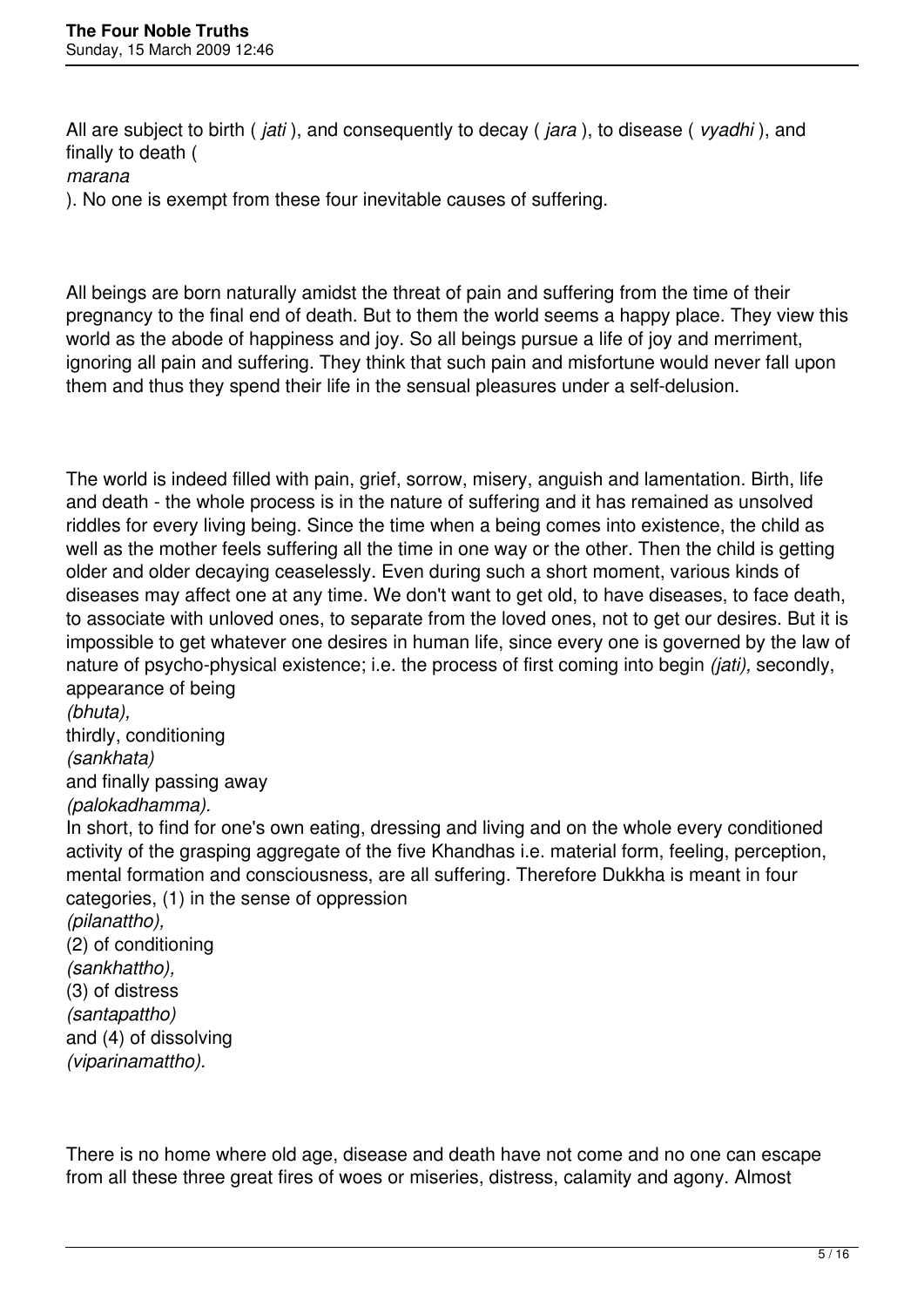everyone might have experienced the bitter grief and sorrow for the loss of lives and properties. In fact, all creatures are restlessly struggling under the stormy-waves of pain and sorrow.

Men are born into the world where pain and sorrow exist. This is a universal truth and it applies to all beings. It was the experience and awareness of this Universal Truth of pain and sorrow that made Prince Siddhattha leave his royal palace and his beloved ones. Therefore everyone should endeavour to realize the Noble Truth of pain and sorrow, which permanently exists in the world of beings. This is the true nature of the world of which everybody should be aware as it is Most of the worldly people are rather hard to realize this pain and sorrow in its reality just like the blind man who cannot see the light of day.

A human body is like a hospital frill of sick persons, for it contains millions of germs and bacteria hidden within it. So everybody is suffering one form or another now and again from so many kinds of diseases. Youth ends in old age; gladness ends in sorrow; health ends in disease; laughing ends in weeping; pleasure ends in misery and pain; birth ends in death; all beings traverse from birth to death and from death to birth again, cycling from life to life or from plane to plane in the process of Samsara. People may escape from all these woeful pain and sorrow only when they realize that they are carrying the great burden of a highly decomposed body and fling it away.

Unless one contemplates on the old age, disease and death, one may be proud of oneself that one is still young in age, healthy and lives long, and thus one cannot realize the true nature of life By contemplating on the true nature of life, one would not presume that Buddhism is a pessimistic religion. In fact Buddhism is neither pessimism nor optimism, but realistic or may be both, for in Buddhism the follower must try to comprehensively understand the evil as evil, good as good, suffering as suffering, happiness as happiness and so on, in its ultimate sense of the term, whenever and whatever he may experience in life.

The Buddha not only emphasized the Existence as the Truth of Suffering, but also advocated a means to suffering and gain eternal happiness. He perceived the universality of pain and sorrow and prescribed a remedy for this universal sickness of humanity. The highest conceivable happiness, according to the Buddha, is Nibbana, which is the total extinction of all suffering of life.

In brief this composite body itself is the very cause of suffering. This First Truth of Suffering which depends on this so-called being and various aspects of life, is to be carefully analysed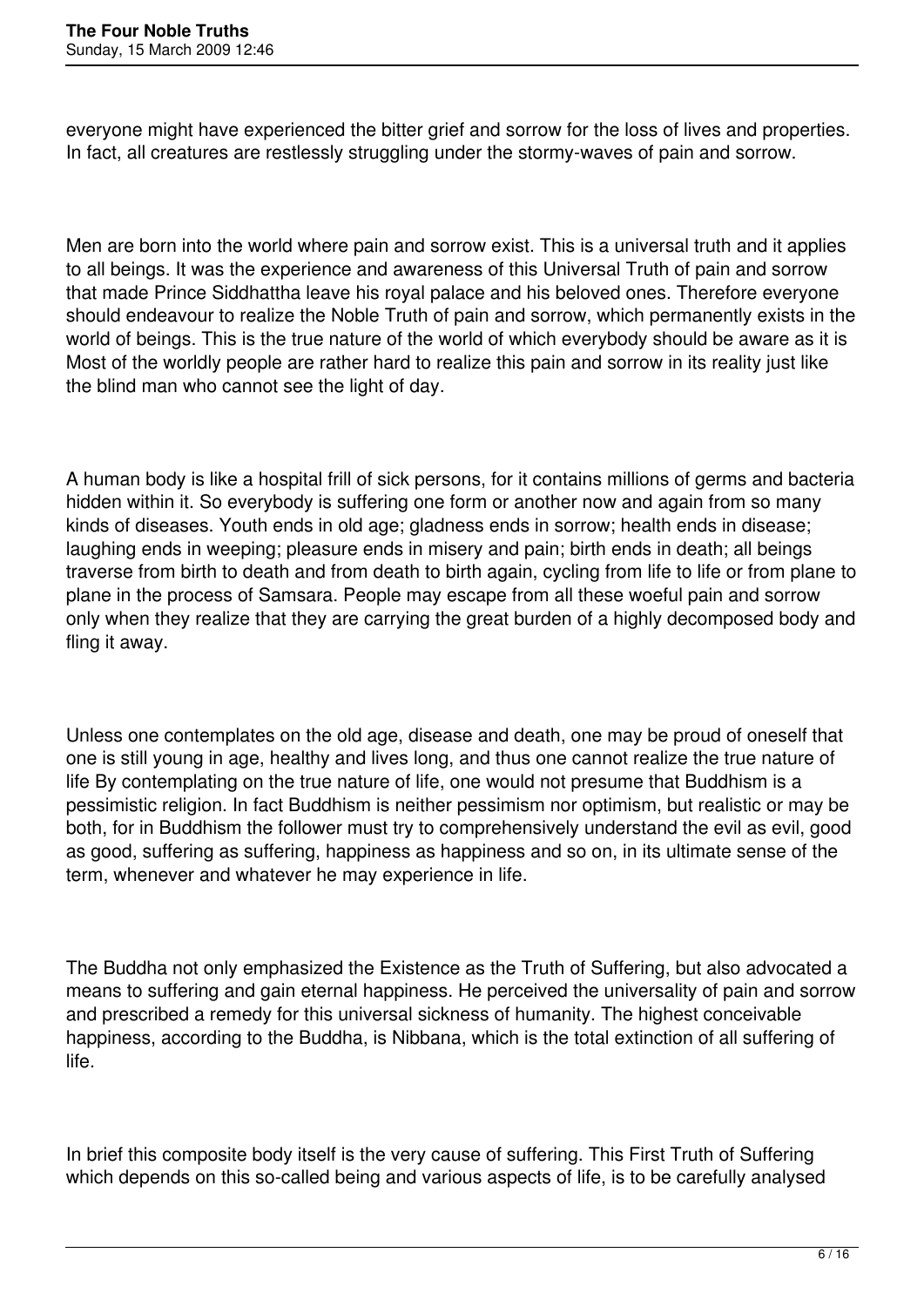and scrutinized. Such a scrutiny leads to a proper understanding of oneself as one really is.

# **The Second Noble Truth - THE ORIGIN OF SUFFERING** *(DUKKHA SAMUDAYA ARIYA SACCA)*

Having realized that the existence of mind-body aggregate is merely the embodiment of untold miseries whirling in the process of Samsara, the Lord Buddha probed into and discovered its root cause,

*Samudaya* , The present life what we experience here is due to the cause we did in previous lives. Buddhism therefore takes for granted a system of moral law which indicates a continuation of the life-process. It is a continuation by way of cause and effect, the cause being *(Kamma)*  or volitional actions, and the effect *(vipaka)* 

or the pleasant, unpleasant and neutral experiences that follow from them.

The succession of lives which the term "rebirth" signifies, is not the reincarnation of a soul-entity. It is an individual current of relation ship in a cause-effect continuum, expressed as "that having been, this comes to be." Obviously we know that we are in existence today as we have been existed yesterday and also that we will be in existence tomorrow. Death is not the total end of life-energy which changes into another psycho-physical form owing to one's craving or clinging. The *Kammic* force or energy for what we did wholesome or unwholesome in past births has evolved as we are here in the present life. The phenomenal personality in which no single element of the five Aggregates survive, but all is incessantly renewed according to the universal rule that where a cause he existed a result must follow from it.

*Samudaya* 

literally means that *"Samma undeti phalam etenati samudayo"* 

it consequently causes the result of suffering.

Therefore Samudaya is meant in four categories (1) in the sense of causing suffering *(Nidanatth o); (3)* con joining with the process of Samsara *(Samyogattho);*  and (4) Impediment of the Path and Fruition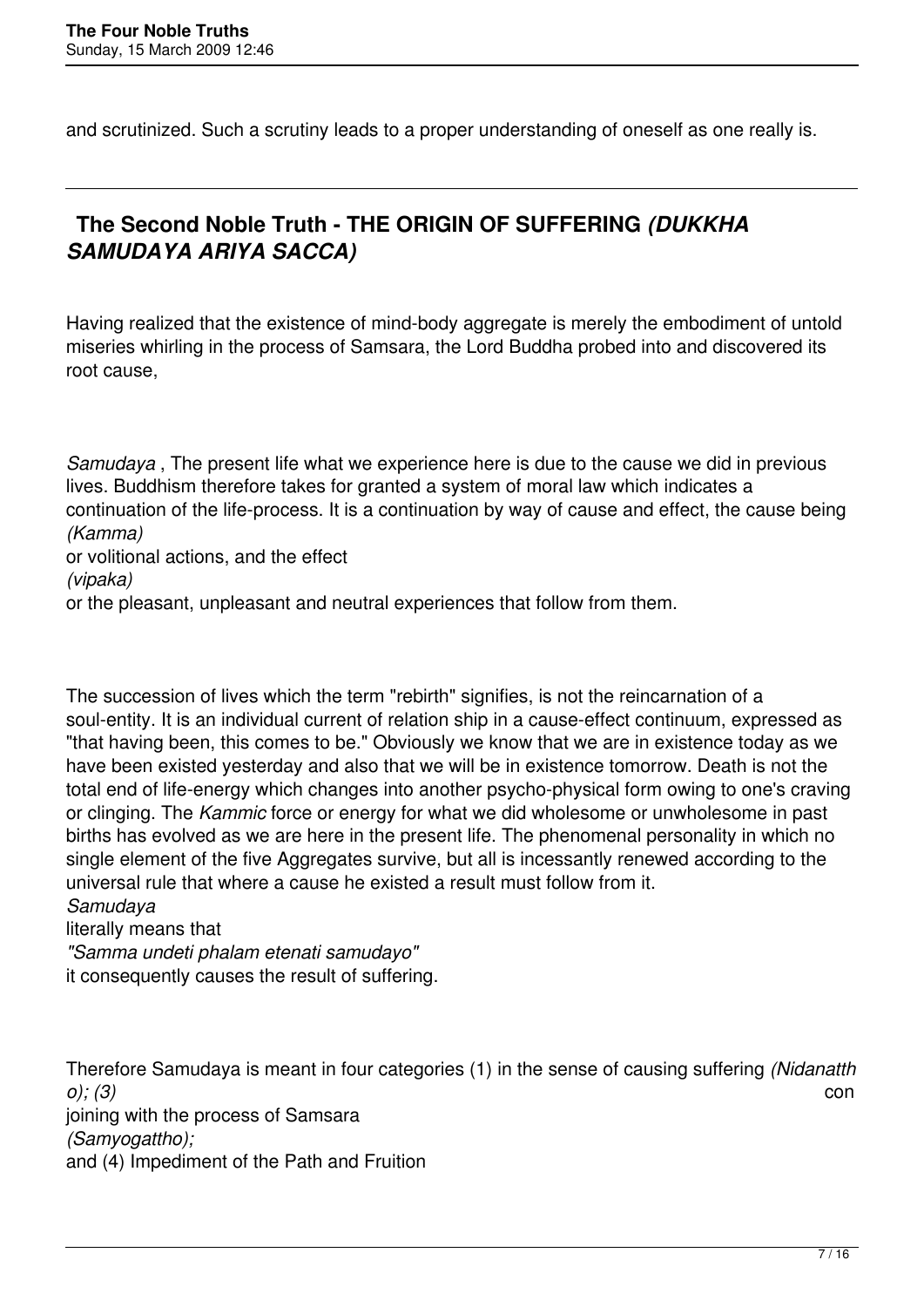*(Palibodhattho).* 

The Buddha through His Supreme Enlightenment, discovered the origin of suffering not only in the current life but also in former states of being. It is nothing but the craving or attachment or thirst *(Tanha)* for sentient existence, which is the Second Noble Truth.

"What now is the Noble Truth of the Cause of Suffering? Truly, it is that Craving which gives rise to fresh rebirth, and conjoined with pleasure and lust, finds gratification now here, now there, it is of three kinds: Sensual Craving *(Kamatanha);* Craving for Existence ( *Bhavatanha* ) and Craving for Self-annihilation *(Vibhavatanha,)."*

Craving is threefold, namely, craving for sensual pleasures *(Kamatanha);* craving for sensual pleasure associated with the view of eternalism *(Bhavatanha),*  i.e. enjoying pleasures viewing that they are imperishable, and craving for sensual pleasures viewing that everything perishes after death. The last is the materialistic standpoint. In other words, craving for existence in the Sensual Spheres *(Kamaloka),*  in Fine- material Spheres *(rulpaloka)*  and in the Formless Spheres *(arupaloka)*  or mental plane. Usually the two terms, *(bhavatanha*  and *(vibhavatanha)*  are rendered by craving for existence and nonexistence

There are six kinds of craving corresponding to the six sense organs such as, eyes, nose, tongue, body and mind, and six sense objects such as, form, smell, sound, taste, touch, and mental objects They become twelve when they are treated as internal and external. They are reckoned as 36 when viewed as past, present and future. When multiplied by the foregoing three kinds of craving, they amount to 108 altogether.

It is natural for a worldling to develop a craving for the pleasures of senses. To overcome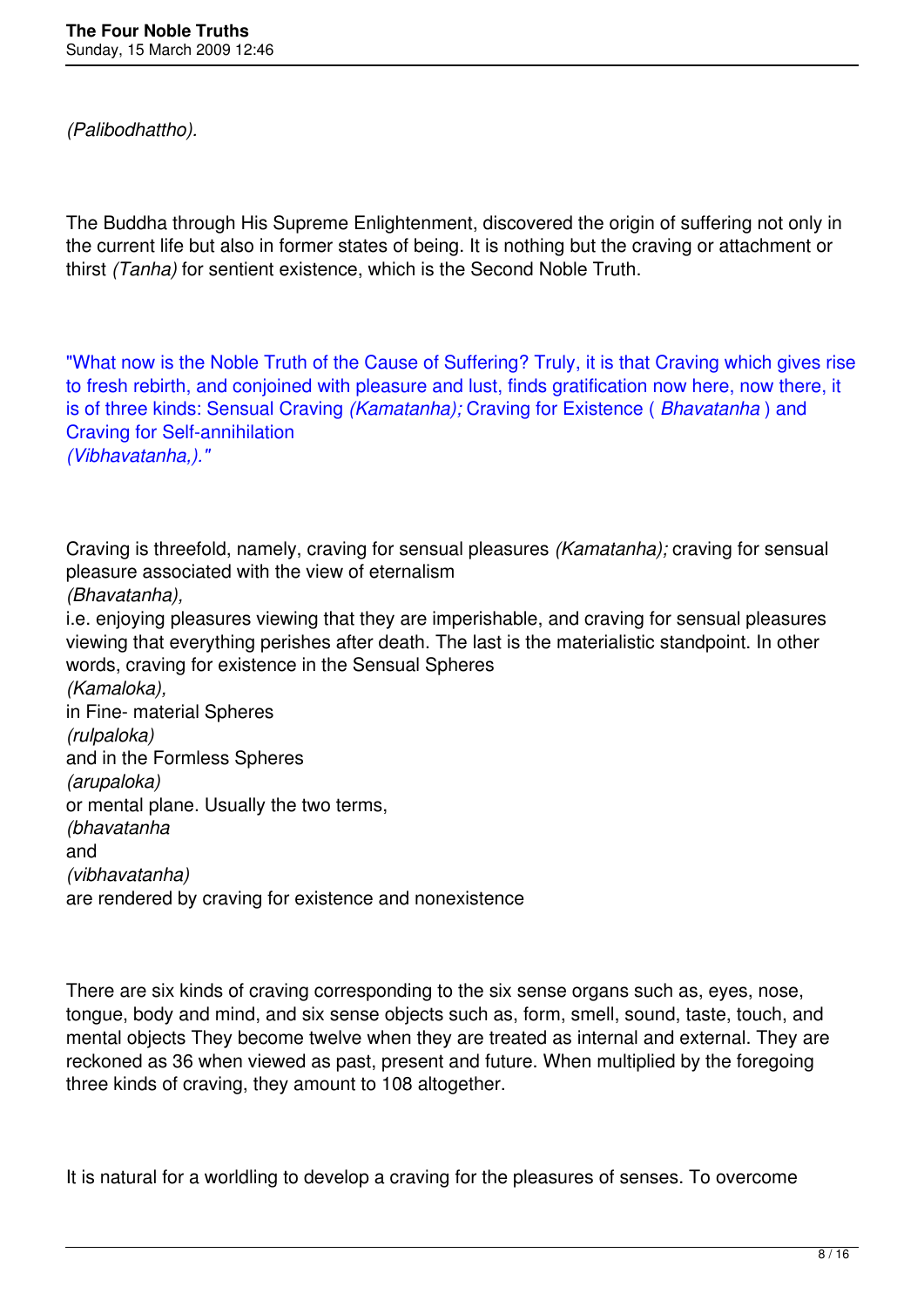sense-desires is extremely difficult. This craving is a powerful mental force latent in all, and is the chief cause of most of the ills of life. It is this craving, gross or subtle, that leads to repeated births in Samsara and makes one cling to all forms of life altogether.

The Buddha said in the Dhammapada

"From craving springs grief, from craving springs fear,

For him who is wholly free from craving, there is no grief, much less fear "(V216)

The Buddha also said in the Anguttara and Digha Nikaya that the worldlings who are conjoined with attachment of craving have to go through the following process of dependent origination

"Dependent on craving, there arises search for what is wanted;

Dependent on search, there arises gain;

Dependent on gain, there arises decision;

Dependent on decision, there arises desirous passion;

Dependent on desirous passion, there arises grasping or firm hold as one's property;

Dependent on grasping, there arises keeping it up in safety;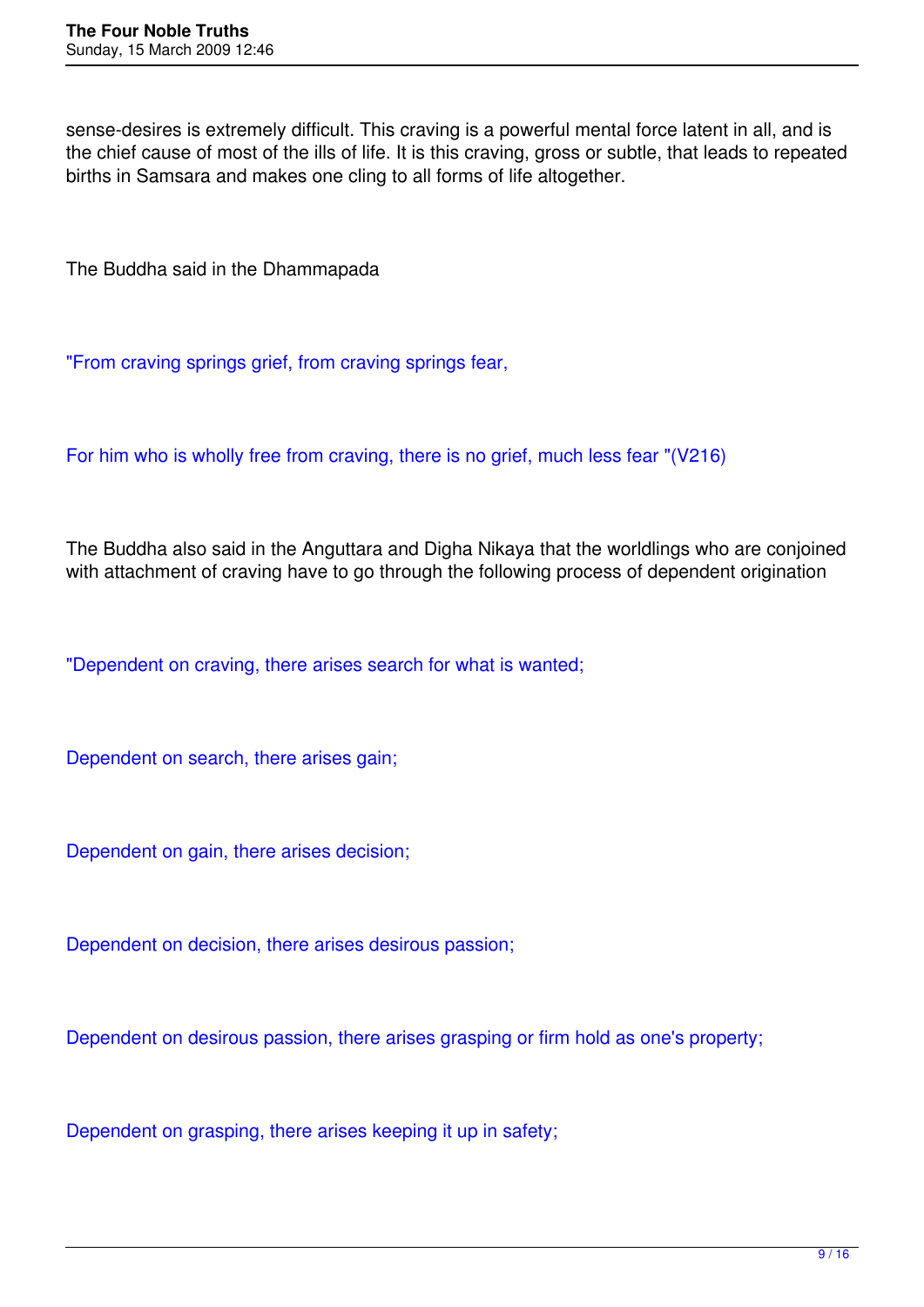*.* 

Dependent on keeping it up in safety, there arises miserliness;

Dependent on miserliness, there arises watch and ward (over one's own);

Dependent on watch and ward, there arises many wicked and evil consequences, such as carrying sticks, weapons, quarreling, contradiction, resort, abuse, contradiction, resort, abuse, slandering, lies, etc.," (A-3, 201)(Di-2,50)

According to the sequence of the above process, one has invariably to encounter manifold sorrows and suffering as long as one is unable to dispel this very craving.

Ordinarily the enjoyment of sensual pleasures is the highest or even the only happiness to an average person. There is no doubt a momentary happiness in the anticipation, gratification, and recollection of such fleeting material pleasures, but they are illusory and temporary. According to the Buddha, non-attachment or non-passion *(virage)* or transcending material pleasure is a greater bliss of happiness

Here the Buddha, the Enlightened One said: "not getting what one desires is indeed suffering *"( Dhammacakka sutta)*

Yet man does not understand what his suffering really is and from where it emerges. He is all the time craving for something more and more, never stopping his discontentment in enjoying sensual pleasures. Man's mind is thus never contented, at ease, and in peace, but flitting and fleeing from one object to another with more expectations for better ways of life. He always falls victim to the domain of sense desires. Thus his mind is most of the time full of attachments, clingings, anxieties, worries, sorrows, etc., since he is nearly always hankering after sensual pleasures.

The commentator of the Path of Purification *(Visuddhimagga)* mentioned in Pail.

*"Ditthabandanabaddhante, tanhasotena vuyhare,*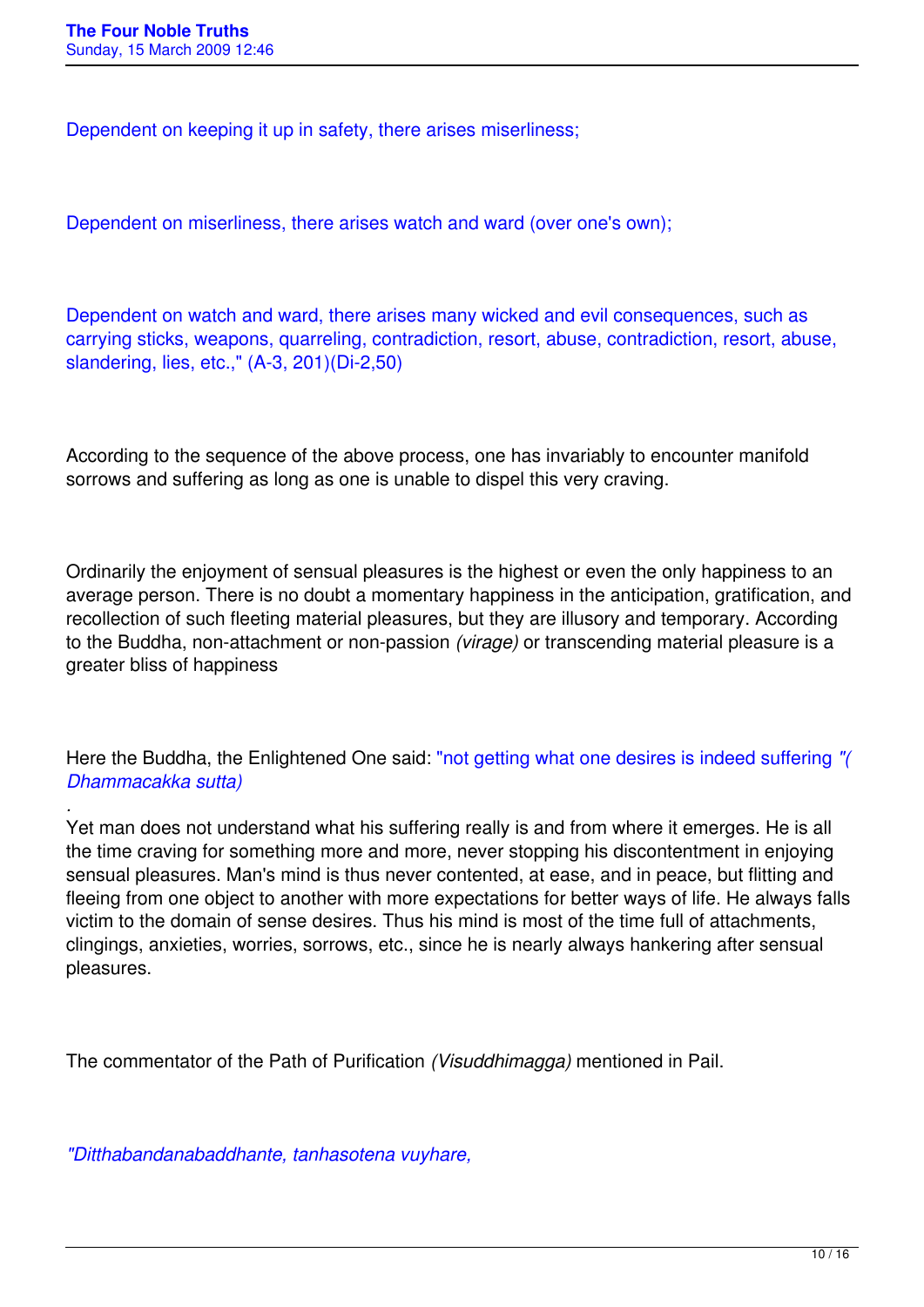*Tanhasotena vuyhanta, na te dukkha pamuccare.* "

"The stream of craving bears them on,

Caught in the meshes of their views;

And as the stream thus bears them on,

They are not free from suffering.

The grossest forms of craving or sensuous desires are attenuated on attaining the first stage of the Stream-winner *(Sotapanna)* and more weakened at the second stage of Once-returner (Sakadagami and are completely eradicated on attaining the third stage of Non-returner *(Anagami).* 

All the latent craving is utterly eliminated on attaining the fourth and final stage of Arahathood. (Sam-3,3 55). This is the one who has been completely released from the endless cycle of birth and death (

*Samsara* 

) and has reached the Lasting Blissful Happiness of Nibbana for ever.

## **The Third Noble Truth - THE CESSATION OF SUFFERING** *(DUKKHA NIRODHA ARIYA SACCA)*

The Buddha, having attained the Supreme Enlightenment, not only probed into the real Truth of Suffering and its root cause, but also its complete cessation and the Way how to attain it. The cessation is total exhaustion of rebirth, pain, sorrow and so on, i.e. Nibbana, the Supreme Blissful Peace. Nibbana is not an abode, nor a plane, but the accomplishment of the Noble Eightfold Path. It is the highest stage of purity of mind which can be obtained only by the highest degree of morality, concentration and insight wisdom. Hence, there is no attachment to life or existence, no selfhood, no desire for passion and lust. On the whole, not a single taint of craving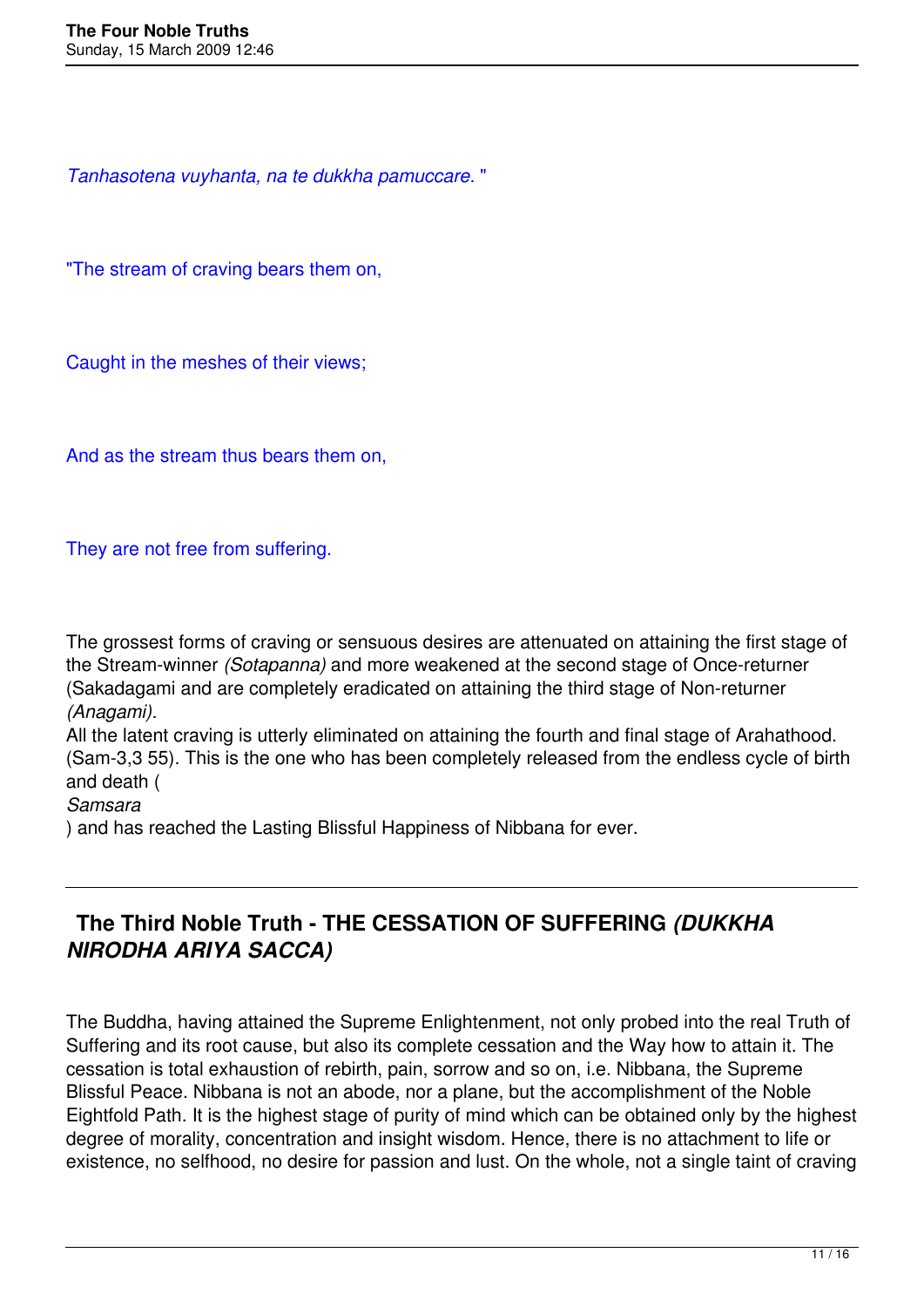is found in Nibbana.

As the flame of a lamp is extinguished when the oil is dried up and the wick is burnt out, so it is with the nature of Nibbana, where greed, anger and ignorance are absolutely destroyed and uprooted, not only is the stratum of mind-body existence totally terminated, but also the Supreme Blissful Peace *(Santi sukha)* can be experienced by self- realization. The evolution of life-process comes to a final stop in Nibbana.

The Nibbanic state or nature, of transcendental Peace cannot be fully expressed in words, in thought, or in any form of similes in the worldly sense of the term. But in actuality, it is the most supreme state of peace where there is no rebirth and as a result all suffering, pain, sorrow grief, lamentation, etc. exist no more.

It is absolute peace, tranquillity and fulfillment: no anguish is there for him who has ended his journey and is free from all sorrow who is emancipated in every way and has destroyed all attachments.

There are no more wanderings in *Samsara* for such a one, who like the earth has no resentment, is firm in character like a city gate-post and as pure as a deep pool free from mud .... Calm is the mind, calm is the speech and calm are the actions of him who rightly understanding, is wholly liberated and at peace." *(D hammapada Arahhanta-vagga)* 

The Pali term *"nirodha"* means *"Nirujjhatia ettati nirodho"* that in Nibbana all sufferings ceases, *Anuppadoeva nirodho anuppada nirodho"*  means that in Nibbana, there is no state or nature of whirling in *Samsara*  , i.e., total void of all planes of existences for one who has attained.

Therefore *"nirodha"* is meant in four categories: (1 ) in the sense of release from Samsara *(niss aranattho);*  (2) tranquil peace *(vivekatho);*  (3) unconditioned state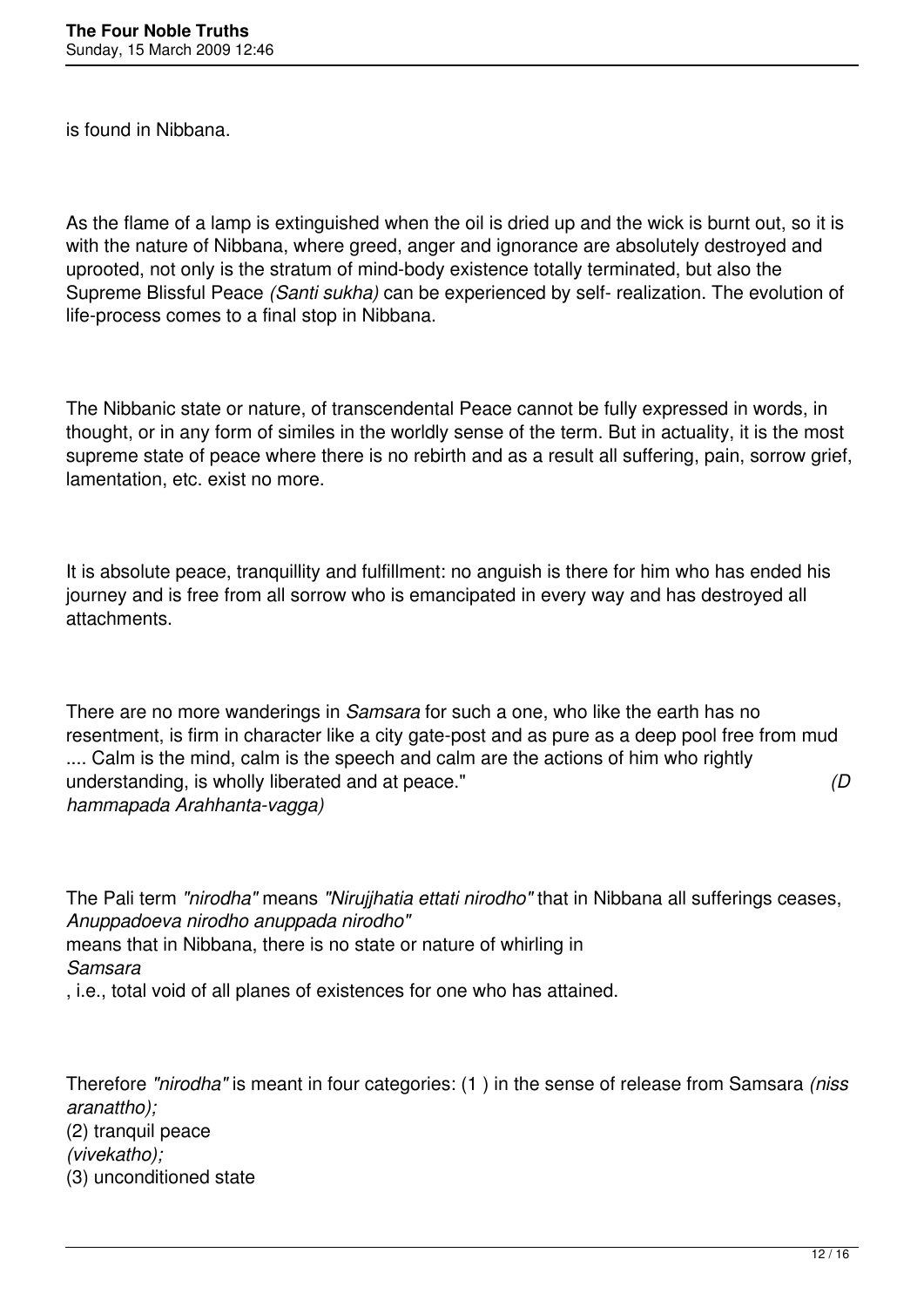*(asankhatattho)*  and (4) deathlessness *(amatattho).* 

With reference to this truth the Buddha declared in the Dhammacakka Sutta:

"Thus, Bhikkhus, is the Noble Truth of Cessation of Suffering, the complete cessation, giving up, abandonment of that craving, complete release from that craving and complete detachment."

### **The Fourth Noble Truth - THE PATH LEADING TO THE CESSATION OF SUFFERING** *(DUKKHA NIRODHA GAMINIPATIPADA ARIYA SACCA)*

We know that Nibbana which is free from all suffering is attain able in the present life by treading the Path shown by the Buddha In the first discourse after His Enlightenment, the Buddha delivered to the five disciples that there are two extreme courses to be avoided, on the one hand, that of sensual indulgence, which is impure, low vulgar, worldly, unworthy and unprofitable, and on the other, the practice of extreme physical asceticism, which is painful, vain and unprofitable in contrast to these stands "The Middle Path" which the Enlightened One has discovered - the Path which enables one to see and to know which leads to peace, to discernment, to full knowledge of Nibbana. Free from pain and torture is this Path, free from lamentation and anguish, it is the perfect Path." (Samyutta, 56)

It is called the Path because it destroys defilements and goes to Nibbana (In Pali - *kilese marento nibbanam gacchatiti maggo),*  and it also searches for Nibbana (in Pali *nibbanam maggti gavesati maggo).* 

The Path has its characteristics of release, the essence of dispel ling defilements and also foundation for setting free from *Samsara* . Regarding the Path, there are four categories, namely, it is so called Path in the sense of release from *Samsara (nissaranattho),*  the base for attaining Nibbana *(hetuttho),*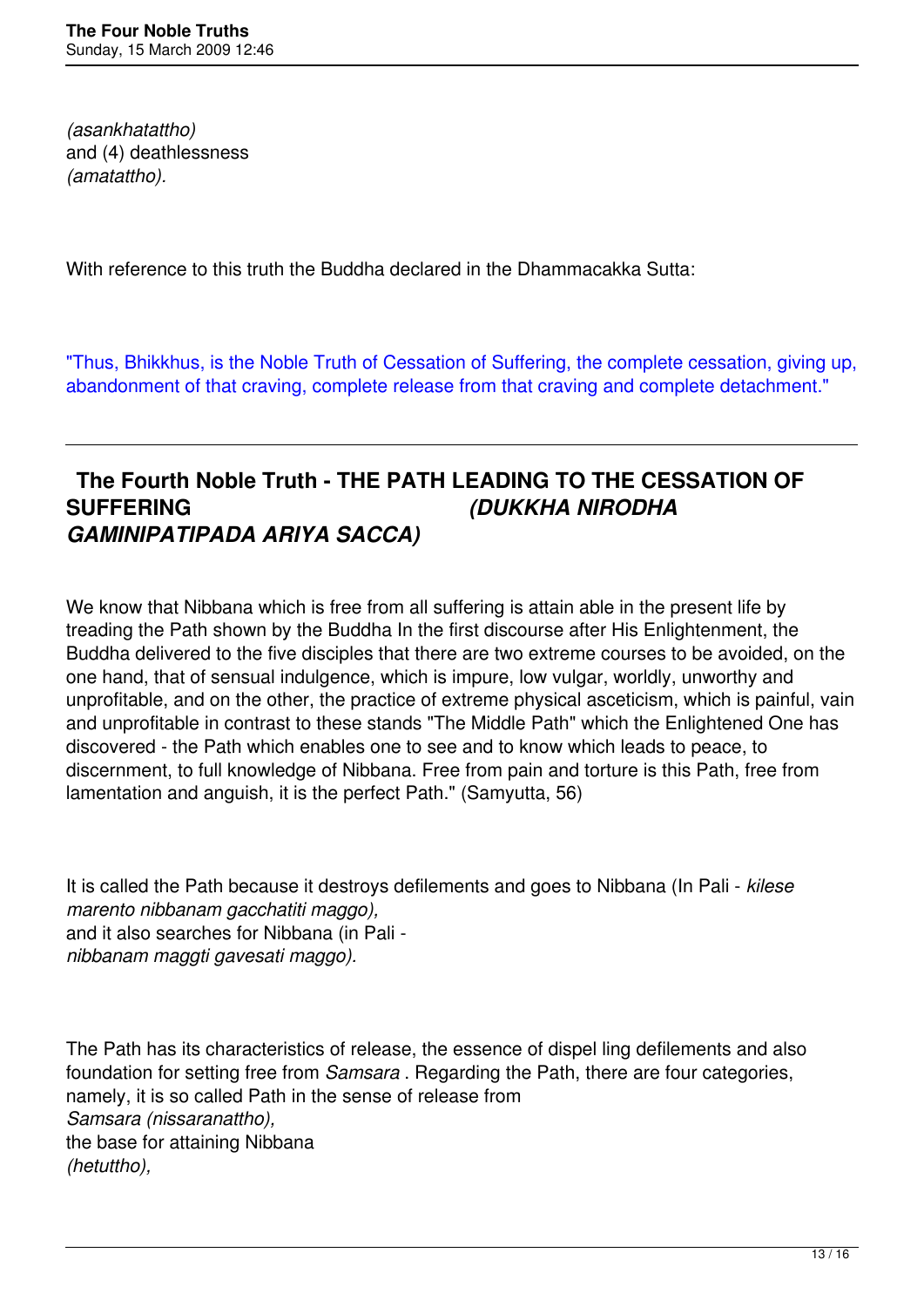of seeing Nibbana *(dassanattho)*  and of dominance in leading to the Path of Nibbana *(adhipateyattho).* 

The Noble Eightfold Path, therefore, is a way of life that begins with the mind and ends with the transcended. Its first requirement is Right Understanding, which means an intellectual grasp of the nature of existence. "What now is Right Understanding?" Truly, it is to understand suffering, the extinction of suffering and the Way to its extinction (D.N.22). Elsewhere it is explained that it also means the understanding of the law of moral causality, the roots of meritorious action. In Samyutta Nikaya it is also said that "When one understands that physical body, feeling, perception, the mental formation and consciousness are all Impermanent (and hence subject to suffering and devoid of selfhood), in that case also one possesses Right Understanding.

"What now is Right Intention?" Truly, it is intention that is free from greed and lust, free from ill-will, free from cruelty. It is of two kinds. Right Intention concerned with the things of this world, which expresses itself in good actions bringing good worldly results; and Right Intention directed towards the higher path of purification, which has Nibbana as its fruit."

"And what now is Right Speech? Truly, it is to avoid lying, and adhere to the Truth; to abstain from speaking ill of others and to promote harmony instead of dissension, to abstain from harsh language and cultivate gentle, courteous speech; and to avoid vain, irresponsible and foolish talk, speaking always in reasoned terms on subjects of value, such as the Dhamma of the Enlightened One."

"And what now is Right Action? Truly, it is to avoid the taking of life, to avoid theft and misappropriation, to avoid sexual intercourse with women under the protection of their father, mother, brother, sister or relatives, married women, and women under the ban of the king, engaged women and women who are the temporary wives of others. Now avoidance of killing, of theft and of sexual intercourse with the prohibited classes of women is called mundane Right Action: it results in good worldly fruits in this life or another. And the complete rejection of these actions with a pure mind intent upon the Path is deliverance - that is called transcendental Right Action and has its results in the Paths and Fruits of purification.

*"And what now is Right Livelihood? Truly it is to reject wrong means of livelihood and to live by right means. A man of right livelihood therefore follows only harmless occupation without any*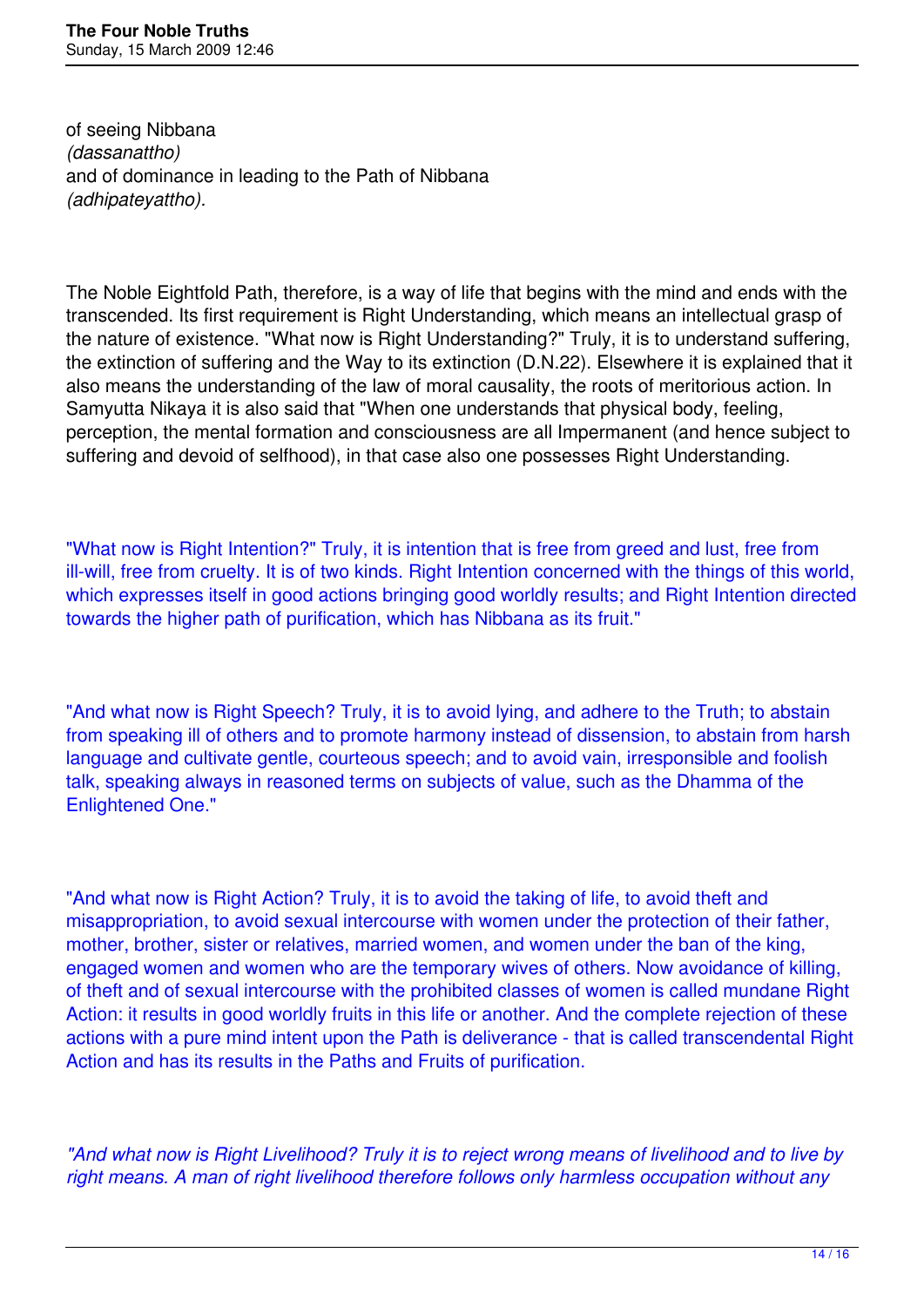*selfish motives. He never commits himself to deceit, trickery or fraud in his living but deals only with work which is fair, just, profitable and virtuous for himself as well as for others. In his earning of a living, he avoids trading in arms, poisons, flesh, intoxicating drinks and living beings."*

By living up to the above three moral principles of body and speech, the average person or ignorant worldling becomes a good or virtuous worldling *(Sappurisa),* because he can keep the observance of the five Precepts, namely, abstaining from killing, stealing, committing sexual misconduct, telling lies and indulgence in intoxicating drinks. In this way, when a person abstains from bodily and verbal vice he becomes a perfect virtuous worldling *(kalyana),* 

who has attained the stage of Purification of Morality *(Sila Visuddhi).* 

With regard to the mental training or the state of concentration *(Samadhi),* there are three factors, viz. Right Effort, Right Mindfulness and Right Concentration.

"And what now is Right Effort? Truly, it is the Four Great Efforts *(Sammapadhana).* Right Effort here means endeavouring to live a moral and blameless life. Therefore one has to practise the four principles of Right Effort, namely, the effort to prevent evil thoughts that have not yet arisen, the effort to eliminate evil thoughts that have already arisen, the effort to cultivate and develop good and beneficial states of mind which have not yet arisen, and the effort to maintain and meditate the good and beneficial states of mind which have already arisen."

"And what now is Right Mindfulness? Truly, it is the contemplation of the Body, of Feeling, of Consciousness and of Mental-objects. There, the disciple dwells in contemplation of the four Fundamentals of Mindfulness, ardent, clearly conscious and attentive, putting away worldly greed and grief It is the only way that leads to the attainment to purity, to the overcoming of sorrow and lamentation, to the end of pain and grief to the entering upon the right path and the realization of Nibbana "( *Mahasatipatthana sutta* )

"And what now is Right Concentration? Truly, it is the absorption of the mind, the fixing of the mind upon a single object: this is the Right Concentration." Being aware of mindfulness by concentrating on a single object of touch or body, sensation and consciousness, eventually the process of consciousness or mental states, so-called Mind which has been always flitting, shaking and moving about from object to object, from idea to idea, without any rest or pause,